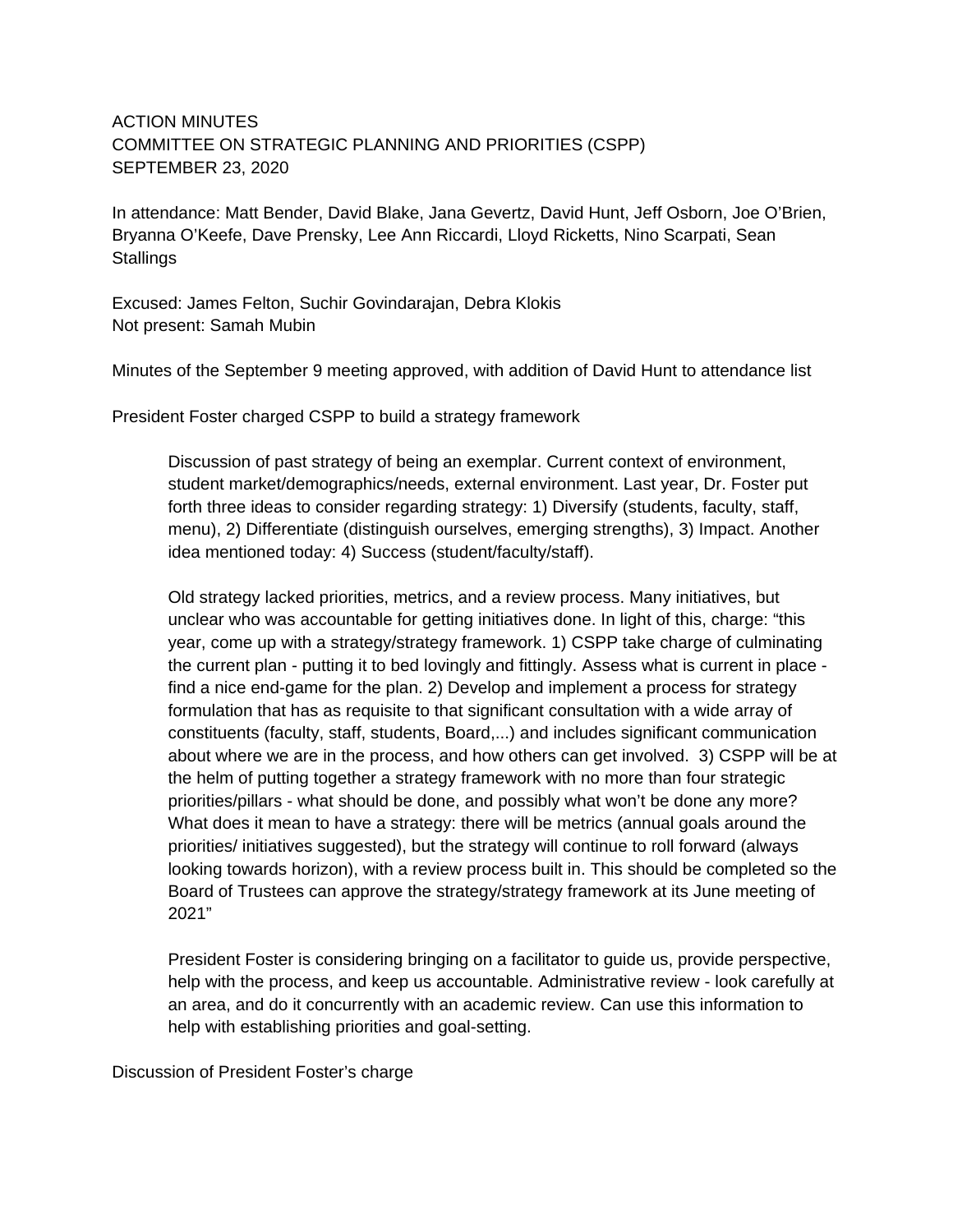What does an administrative review look like? Role and qualifications of an external consultant? Balancing long-term strategy and nimbleness?

## Proposal from Provost Osborn of process for developing strategy framework

Preparation (September – October): 1) Engage external consultant/facilitator, 2) Present strategy framework development plan and timeline to CSPP, 3) Summarize outcomes to date for current strategic plan and wrap up that plan, 4) External consultant trains internal facilitators (CSPP members, and possibly additional faculty, staff, and students) to lead virtual focus groups of various stakeholders

Stakeholder Feedback (November – January): 1) External consultant conducts virtual focus groups with Board of Trustees and Cabinet, 2) Internal facilitators conduct virtual focus groups of various stakeholders, 3) Consolidate and synthesize feedback from focus group sessions

Strategy Development (February – March): 1) External consultant facilitates virtual strategy development sessions (in lieu of a two-day retreat) with CSPP-expanded (adding a limited number of additional people), 2) Review and discuss feedback from focus group sessions, 3) Review and update Mission and Vision to align feedback, 4) Develop one-page strategy framework with 3-4 strategy pillars, each pillar with 3-4 objectives and success statements

Stakeholder Feedback on Draft Strategy Framework (April): 1) CSPP presents the draft strategy framework to stakeholders and gathers feedback, 2) Open fora, 3) Survey, 4) Meetings with key groups (e.g., Student Government, Staff Senate, Faculty Senate, Council of Deans, Cabinet, Board of Trustees), 5) Consolidate and synthesize feedback

Finalize Strategy Framework (May): CSPP reviews feedback and revises strategy framework accordingly

Implementation Planning (May – June): External consultant facilitates virtual planning sessions to develop: 1) Year 1 Implementation Plan with annual and/or multi-year initiatives, each with timeline, responsible parties, annual outcome metrics, and alignment with overall success metrics, 2) Annual process including past year's outcomes report, next year's implementation plan, reporting and sharing

Board of Trustees Approval (June)

## Discussion of strategy process

Questions were raised about financial costs associated with priorities, including allocation and reallocation of resources; workload for the campus community to plan on